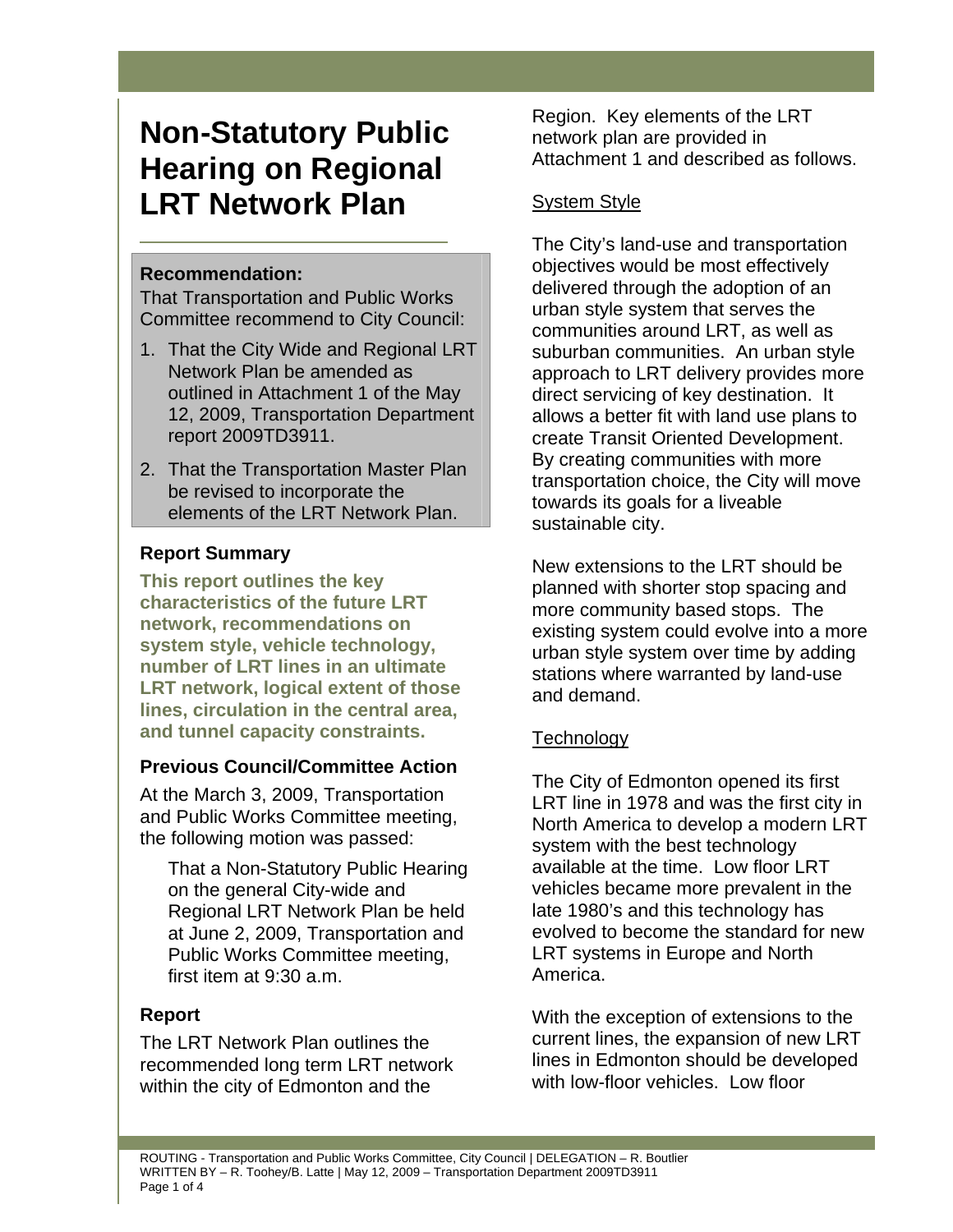## **LRT Network Plan**

vehicles allow for easier integration in mature areas by facilitating greater connectivity of people and place. Low floor vehicles provide a higher level of direct integration, smaller scale and more cost effective stations, and offer a scale that is easier to incorporate into existing road rights of way. A shift to low-floor vehicles is a move to the most current technology in the industry.

### Network Lines

An assessment of the long term (100 year) regional population and employment growth provides a rationale for the number of LRT lines that should be considered for the ultimate LRT network as shown in Attachment 2 and includes:

- Northeast line and extension into the northeast area (beyond Anthony Henday Drive into the Horsehills area dependent upon land uses and development intensity).
- South line and extension to south of the city boundary near 41 Avenue southwest.
- Southeast line to Ellerslie area near Ellerslie Road and 50 Street.
- A single west line. The potential for two lines to the west was considered and determined that a single line is appropriate supplemented with premium bus service. Route alignment will be determined through the West LRT route selection process.
- LRT to the northwest to be determined through the route selection process. As in the west, high demand in this sector of the city may warrant development of a line to the serve North Edmonton and another for St. Albert or a

combination of LRT and premium bus service.

• An east line to Sherwood Park is feasible in the long term, depending on demand and development in the County of Strathcona; however, it may not be warranted within the next 35 years.

#### Extent of Network

While the end-of-the-line for each route would be determined based on specific corridor studies and may evolve over time, an assessment of the LRT network in the long-term timeframe provides a good indication of the extent of each segment and logical destinations. Such destinations or "end of line" points would define the limit of the LRT and feature interchange points with future regional transit service. There are practical limits to the length of an urban LRT system and it is impractical to try to serve many of the outlying areas with an urban LRT. Growth in outlying communities, even in the long term, is unlikely to be sufficient to support LRT. Transit service to regional areas where demand warrants would best be provided in a different form such as rapid bus or commuter/ regional rail.

Logical end points for LRT lines are near Anthony Henday Drive or city limits, with the exception of the Northwest line into the City of St. Albert and potentially the east line into County of Strathcona.

#### Downtown Tunnel Capacity

The existing tunnel has limited capacity to accommodate future LRT expansion. The amount of capacity required in the Downtown is dependent on the extent of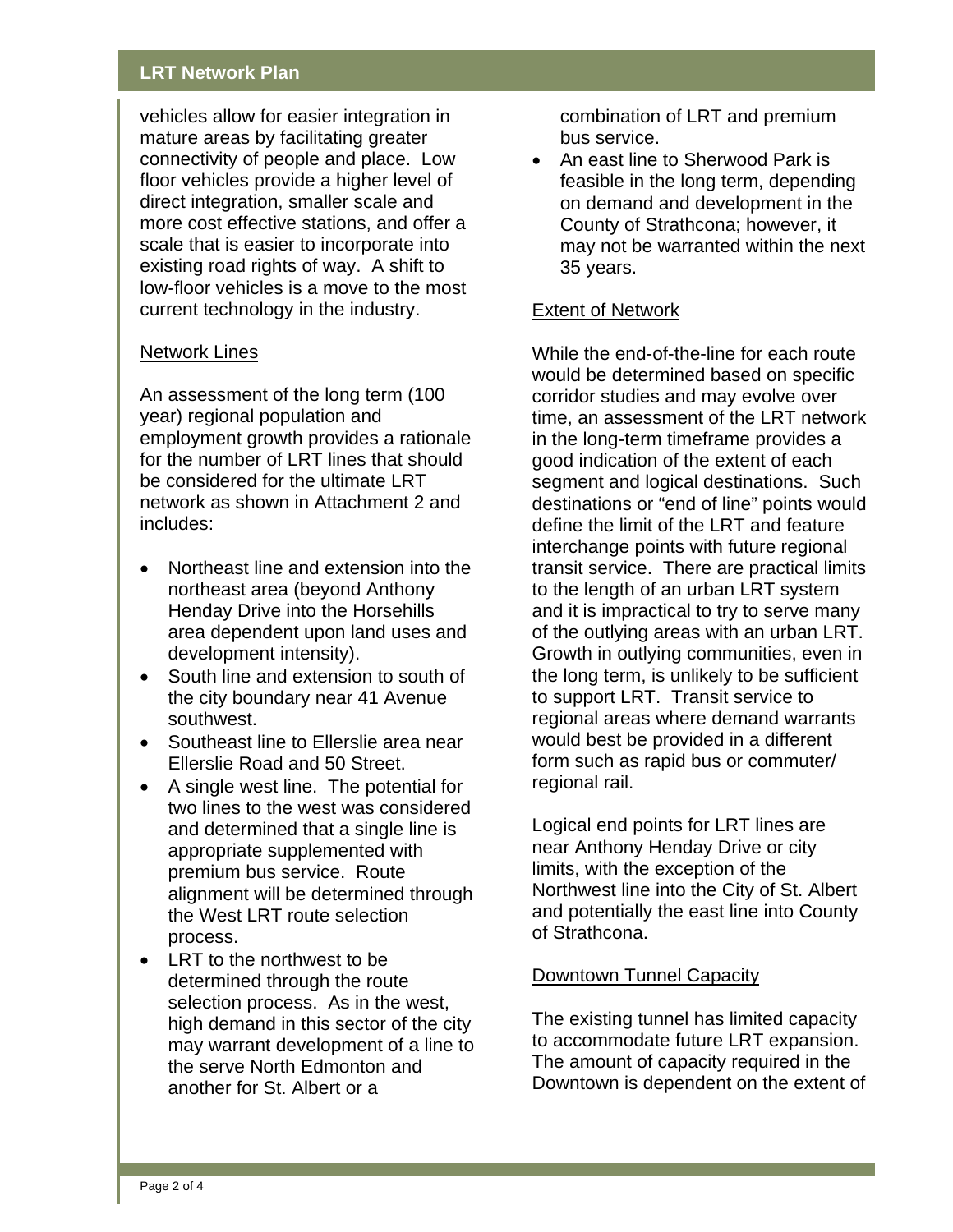## **LRT Network Plan**

the LRT network connecting into the existing track. Analysis indicates that in the long term, the tunnel can adequately accommodate the lines that are currently planned to use it; that is the Northeast line, the South line and a proposed extension to NAIT/Northwest. Addition of a fourth line will limit flexibility to meet long term ridership demand on these lines in the Downtown. The Downtown tunnel cannot accommodate the ultimate LRT network; therefore, new lines not connecting to the existing system will be physically independent from the existing system. Multiple rail lines with transfers are common in many large urban centers.

### Central Area Circulation

The central area, including the Downtown and University, is the most transit supportive area of the city as it is a high density activity zone for both population and employment. All of the LRT routes serve the central area and interconnect there to provide multiple transfer and destination opportunities. New routes will operate in the downtown at the surface (street level), with convenient walking connections to the underground LRT stations.

An east-west LRT connection through the area of Strathcona can provide an improvement in overall operational flexibility and increase the carrying capacity of the network (Attachment 3). Details of route configuration, including river crossings, will require further assessment, some of which will occur through the West and Southeast corridor studies currently underway.

#### Complementary Initiatives

It is recognized that LRT is part of a wider package of transit investment, and the success of the overall LRT network is dependent on the provision of a number of supporting measures. Given the scale of LRT investment, the City will look to maximize the benefits by developing an integrated transit solution, including a review of bus services so they complement but not duplicate LRT extensions.

Development of other relevant policy and direction is underway, including the following reports also on the June 2, 2009 Transportation and Publics Works Committee agenda:

- Integrated Transit Land Use Framework – Discussed in Report 2009TD8921.
- Premium Transit Discussed in Report 2009TD7554.

## Ridership and Priorities

Specific route alignments have not been determined therefore a detailed business case assessment of the individual segments of the LRT network has not yet been completed. However, a high level assessment of the network in the long-term timeframe provides an indication of ultimate ridership potential. Attachment 4 shows the magnitude of potential daily ridership for each LRT line. The range of daily ridership potential for each line is:

- Northeast: 70,000 80,000
- Northwest: 70,000 80,000
- South: 90,000 -100,000
- Southeast: 45,000 50,000
- West: 45,000 50,000